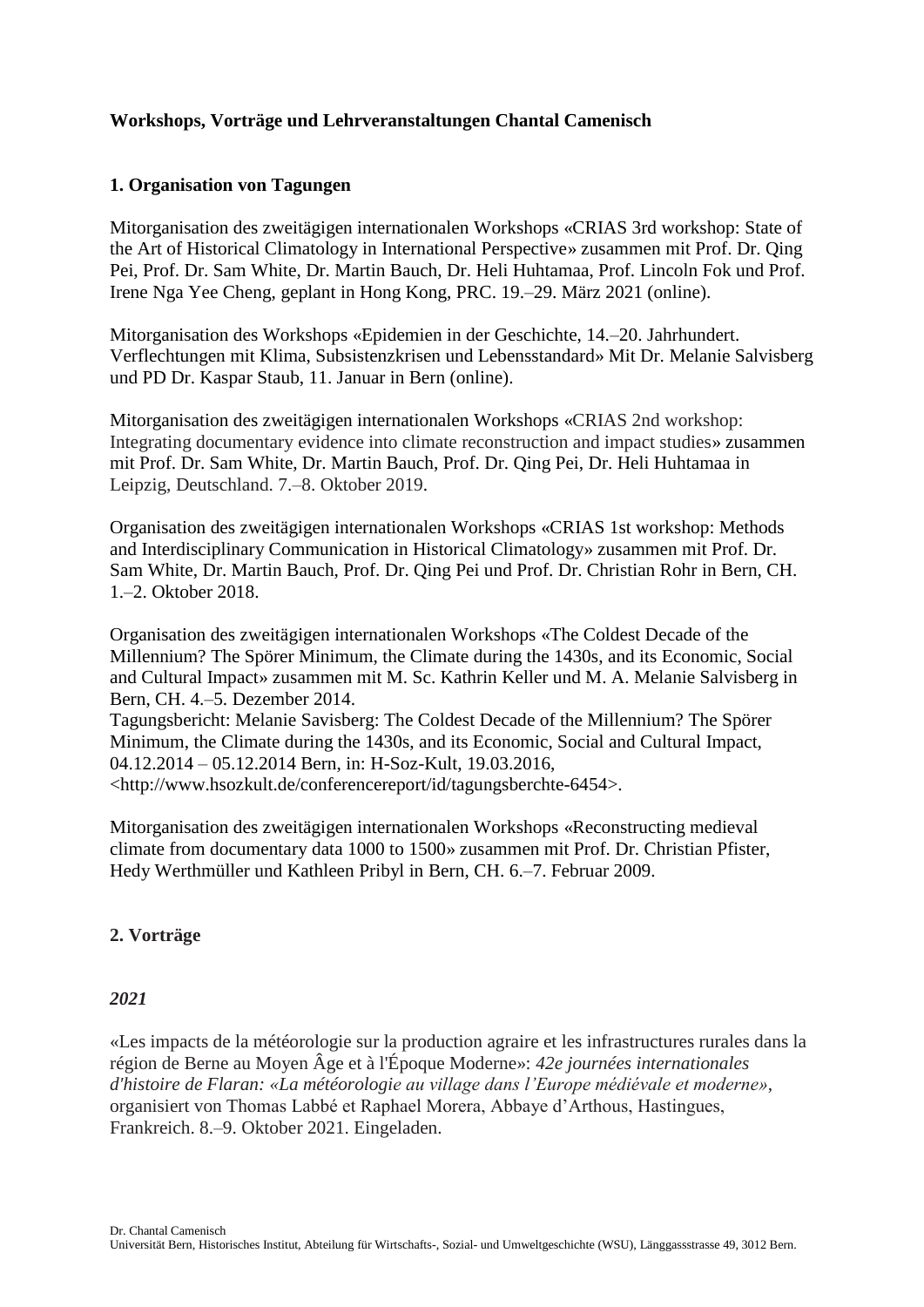Organisation des Panels (gemeinsam mit Nicolas Maughan und Andrea Kiss) «Drought Effects on Rural Communities: Historical Perspectives in a Warming World»: *Rural History 2021*, Uppsala, Schweden. 23.–26. August 2021.

«Documentary-based drought reconstructions and their societal impacts in Rouen (France) and Bern (Switzerland)»: *Rural History 2021*, Uppsala, Schweden. 23.–26. August 2021.

Organisation des Panels (gemeinsam mit Heli Huhtamaa) «Epidemic diseases in the perspectives of environmental history III: Intertwined human agency and environment on local and regional levels». *11th European Society for Environmental History (ESEH) Conference*, Bristol, UK. 5.–9. Juli 2021. (verschoben auf 2022)

Organisation des Panels (gemeinsam mit Heli Huhtamaa) «Epidemic diseases in the perspectives of environmental history II: Climate and disease». *11th European Society for Environmental History (ESEH) Conference*, Bristol, UK. 5.–9. Juli 2021. (verschoben auf 2022)

Organisation des Panels (gemeinsam mit Heli Huhtamaa) «Epidemic diseases in the perspectives of environmental history I: demography, landscape, and settlement structure». *11th European Society for Environmental History (ESEH) Conference*, Bristol, UK. 5.–9. Juli 2021. (verschoben auf 2022)

«Plague, climate, and subsistence crises in Western Switzerland 1500-1670» *11th European Society for Environmental History (ESEH) Conference*, Bristol, UK. 5.–9. Juli 2021. (verschoben auf 2022)

«The Climate of the 1430s and Its Impact on the Society of Western Switzerland»: *International Medieval Congress 2021*, Leeds, UK. 6.–9. Juli 2021 (online).

Organisation des Panels «Climate of the 15th Century, III: Economic and Social Impact» *International Medieval Congress 2021*, Leeds, UK. 6.–9. Juli 2021.

Organisation des Panels (gemeinsam mit Maximilian Schuh) «Perceptions of Weather in Narrative Sources of the Later Middle Ages»: *International Medieval Congress 2021*, Leeds, UK. 6.–9. Juli 2021.

Teilnahme an der Podiumsdiskussion zu «Quantifying Medieval Climate: A Round Table Discussion»: *International Medieval Congress 2021*, Leeds, UK. 6.–9. Juli 2021 (online).

Moderation des Panels «Asia (excluding China)»: *CRIAS 3rd workshop: State of the Art of Historical Climatology in International Perspective*, Hong Kong, PRC. 19.–29. März 2021 (online).

«L'histoire du climat en Suisse entre 1315 et 1715 et ses conséquences sur la société de la ville et la république de Berne»: *Formation continue der Groupe d'étude de la Didactique de l'Histoire de la Suisse romande et italienne (GDH)*, St-Maurice, CH. 18.–19. Februar 2021.

«Epidemien und Subsistenzkrisen in der Schweiz, 16. bis 18. Jahrhundert»: Workshop: Epidemien in der Geschichte, 14.-20. Jahrhundert. Verflechtungen mit Klima, Subsistenzkrisen und Lebensstandard/Epidemic diseases in history, 14th to 20th century.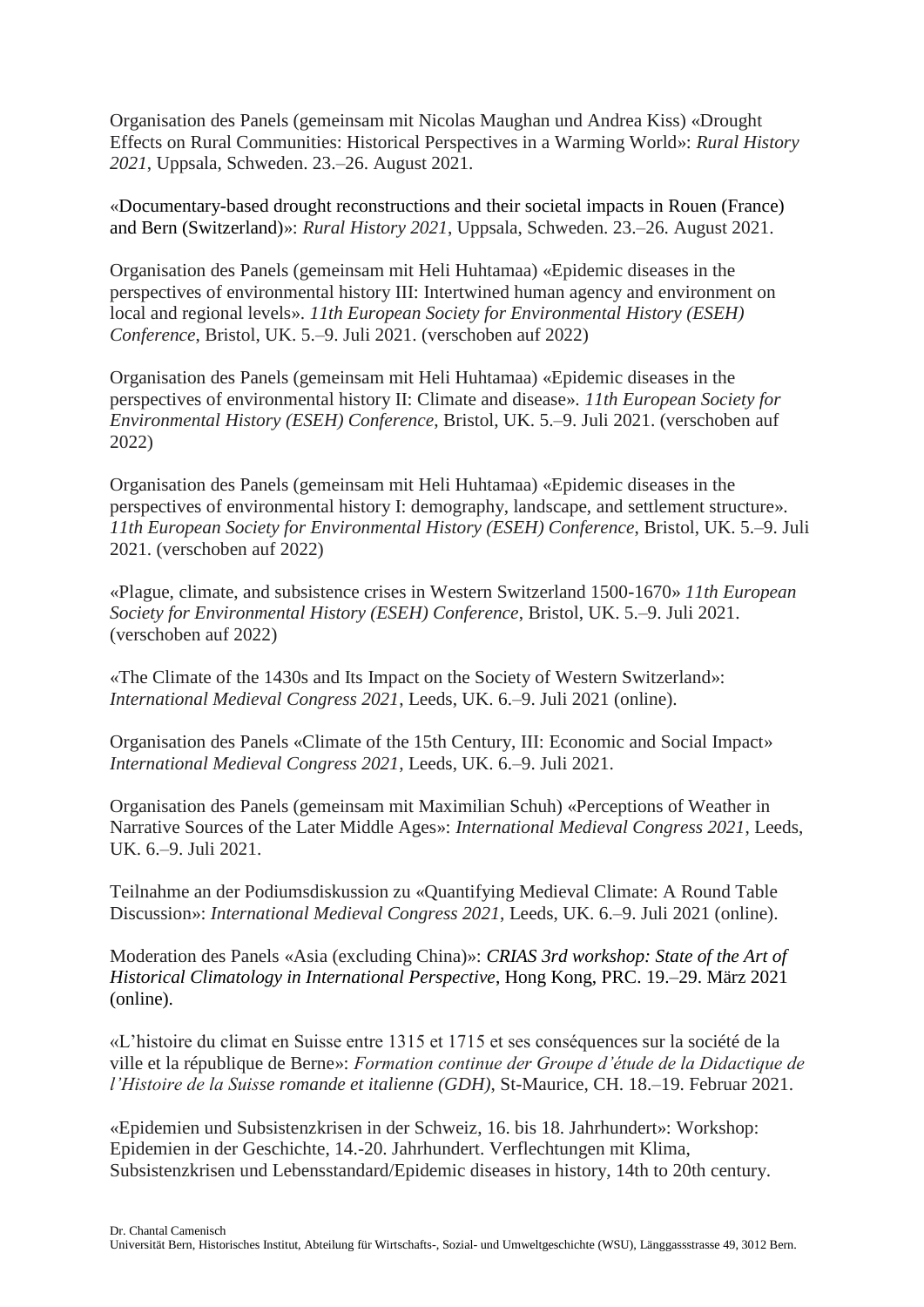Entanglements with climate, subsistence crises and living standard. Bern, Schweiz. 11. Januar 2021 (online).

«Pest, Pocken und Klima. Forschungsstand und Konzepte»: Workshop: Epidemien in der Geschichte, 14.-20. Jahrhundert. Verflechtungen mit Klima, Subsistenzkrisen und Lebensstandard/Epidemic diseases in history, 14th to 20th century. Entanglements with climate, subsistence crises and living standard. Bern, Schweiz. 11. Januar 2021 (online).

## *2020*

«Potential and Limits of the 'York corporation house books' for Environmental History, 1476- 1560», *International Medieval Congress*, Leeds, UK. 4.–9. Juli 2020. (abgesagt)

«Documentary-based drought reconstructions and their societal impacts in Rouen (France) and Bern (Switzerland), 1315-1715», *Water History*, Delft, Niederland. 24.–26. Juni 2020. (abgesagt)

gemeinsam mit Andrea Kiss, Mariano Barriendos, Rudolf Brázdil, Silvia Enzi, Piotr Olinski, Kathleen Prybil, Dag Retsö: «Climate of the Reformation: droughts and anomalous weather in the 1500s-1510s in Europe», *European Geoscience Union General Assembly*, Wien, Österreich. 3.–5. Mai 2020.

Teilnahme Podiumsdiskussion zum Thema «Umwelt» an der Berufsfachschule Bern gibb, Bern, CH. 11. Februar 2020.

gemeinsam mit Christian Rohr «Städtische Getreidespeicher im Alpenraum als Formen institutioneller Resilienz in Versorgungskrisen, 15. bis frühes 19. Jahrhundert»: *Resilience Training Seminar 2*, Leipzig, Deutschland. 30.–31. Januar 2020.

#### *2019*

gemeinsam mit Christian Rohr «Die Rolle von Getreidehandel, Getreidelagerung und Getreidespeichern im Rahmen der Klimaadaption im Alpenraum und den umliegenden Regionen (14.–18. Jh.)»: *2. Mitgliederversammlung des Leipzig Resilience Hub*, Leipzig, Deutschland. 24.–25. Oktober 2019.

gemeinsam mit Sam White und Qing Pei «Bayesian approach and its application on existing data»: *CRIAS 2nd workshop: Integrating documentary evidence into climate reconstruction and impact studies*, Leipzig, Deutschland. 7.–8. Oktober 2019.

Moderation des Panels «Global»: *CRIAS 2nd workshop: Integrating documentary evidence into climate reconstruction and impact studies*, Leipzig, Deutschland. 7.–8. Oktober 2019.

Organisation des Panels (gemeinsam mit Heli Huhtamaa und Christian Rohr) «Bordering the Little Ice Age and its human consequences: Spatial, temporal and conceptual aspects. Part I: Sources at the borders between humanities and natural sciences»: *10th European Society for Environmental History (ESEH) Conference*, Tallinn, Estland. 21.–25. August 2019.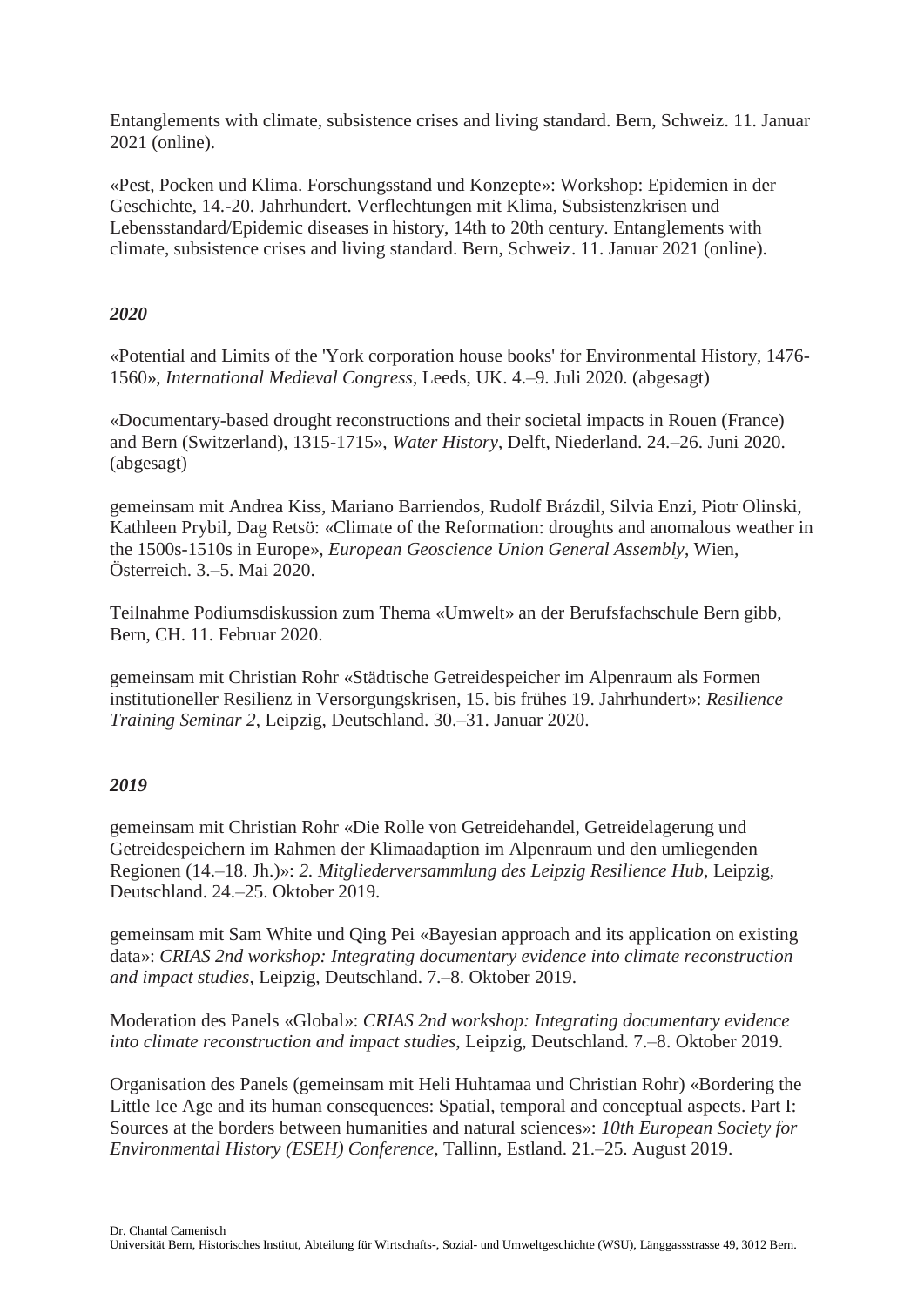Organisation des Panels (gemeinsam mit Heli Huhtamaa und Christian Rohr) «Bordering the Little Ice Age and its human consequences: Spatial, temporal and conceptual aspects. Part II: The Baltic Sea region in a long-term perspective»: *10th European Society for Environmental History (ESEH) Conference*, Tallinn, Estland. 21.–25. August 2019.

Organisation des Panels (gemeinsam mit Heli Huhtamaa und Christian Rohr) «Bordering the Little Ice Age and its human consequences: Spatial, temporal and conceptual aspects. Part III: From South-East Europe to the North-West of the continent and beyond»: *10th European Society for Environmental History (ESEH) Conference*, Tallinn, Estland. 21.–25. August 2019.

«Climate impacts on the society in Rouen during the Little Ice Age (LIA)»: *10th European Society for Environmental History (ESEH) Conference*, Tallinn, Estland. 21.–25. August 2019.

Organisation des Panels «Environment and society in Rouen during the High and Late Middle Ages»: *International Medieval Congress 2019*, Leeds, UK. 1.–4. Juli 2019.

«Coping with extreme weather conditions: Strategies of the city government of Rouen during the Late Middle Ages»: *International Medieval Congress 2019*, Leeds, UK. 1.–4. Juli 2019.

Moderation des Panels «Environment and society in Rouen during the High and Late Middle Ages»: *International Medieval Congress 2019*, Leeds, UK. 1.–4. Juli 2019.

### *2018*

«Climate and society in Rouen, 1315 to 1715. An overview»: *CRIAS 1st workshop: Methods and Interdisciplinary Communication in Historical Climatology*, Bern, CH. 1.–2. Oktober 2018.

«Disaster Memory in Norman Historiography, 1000-1550»: *International Medieval Congress 2018*, Leeds, UK. 2.–5. Juli 2018.

Moderation des Panels « New Approaches to a Climate History of the 13th and 14th Century: Tipping Points and Extreme Events»: *International Medieval Congress 2018*, Leeds, UK. 2.– 5. Juli 2018.

«Pluies, sècheresses, glaces flottantes et leurs conséquences: Rouen et Berne, face aux variations climatiques et aux conditions météorologiques extrêmes entre 1315 et 1565»: *Rouen à travers les époques. L'espace urbain rouennais : nouvelles perspectives de recherche – Journée d'études organisée par Elisabeth Lalou et Lise Levieux*, Rouen, Frankreich, 30. Mai 2018.

«Aldermen under Compulsion. Subsistence Crises, Coping Strategies and Market Regulation in the Town of Bern (Switzerland) from the 14th to the 16th Century»: *European Social Science History Conference*, Belfast, Nordirland, UK, 4.–7. April 2018.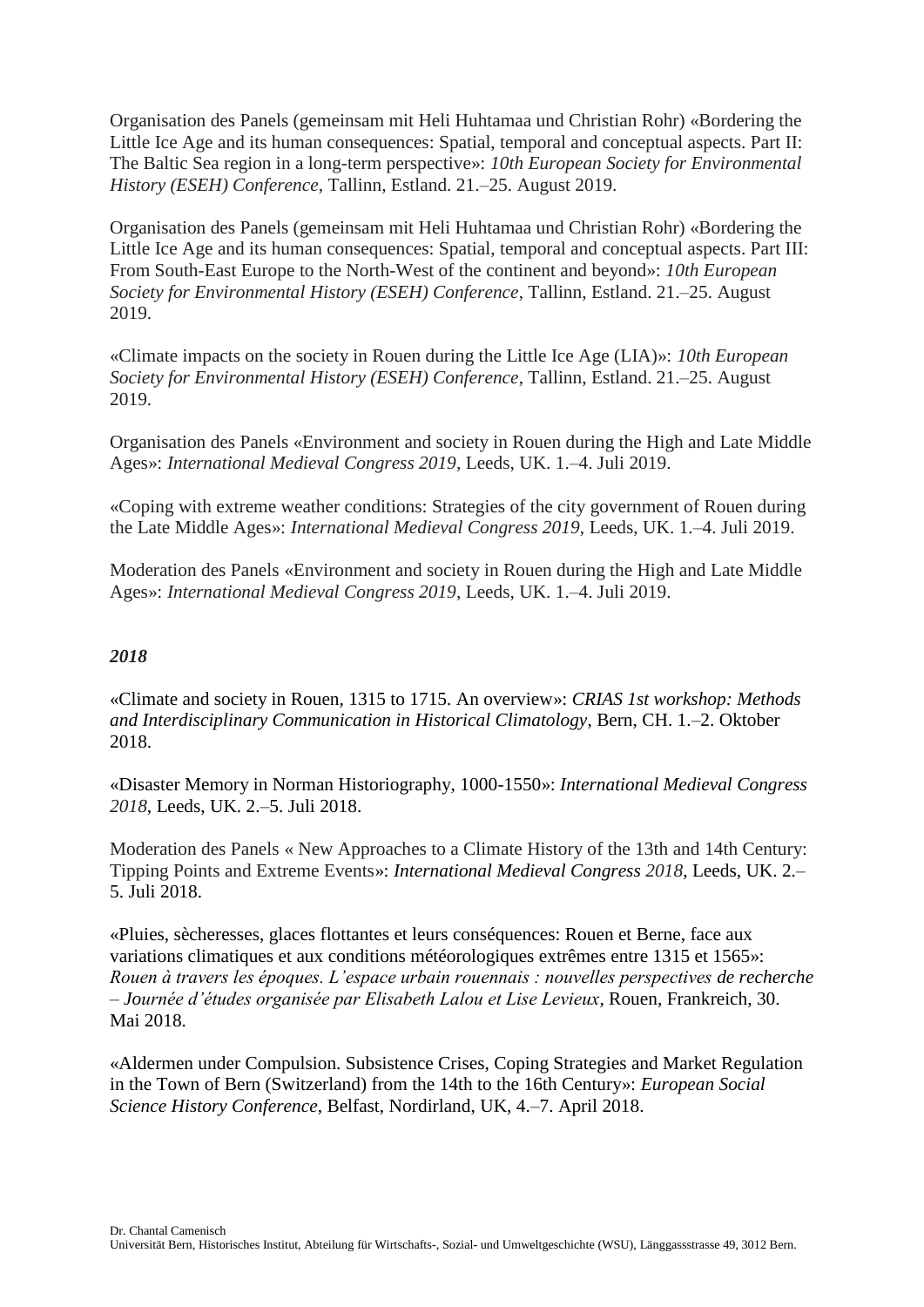# *2017*

«Frost, Maikäfer und Ernteglück. Europa im 15. Jahrhundert aus klima-, umwelt- und wirtschaftshistorischer Perspektive »: *Internationales Symposium: «Das 15. Jahrhundert» der Europäischen Melanchthon-Akademie*, Bretten, Deutschland, 12.–14. Oktober 2017.

«‹Da fiel ein gar mechtig schnee›. Weather, agriculture and societal coping strategies in preindustrial Bern (Switzerland)»: *Rural History 2017*, Leuven, Belgien. 11.–14. September 2017.

Organisation des Panels «Climate, Agriculture and Society in Preindustrial Times»: *Rural History 2017*, Leuven, Belgien. 11.–14. September 2017.

«From Medieval Chronicles to Climate Indices: The Example of the Burgundian Low Countries in the 15th Century»: *International Medieval Congress 2017*, Leeds, UK. 3.–6. Juli 2017. (Wegen der Annullierung des Flugs, wurde das Paper von Christian Rohr vorgetragen)

Organisation des Panels «Climate and Society in Contact Zones and Borderland Areas in Preindustrial Times»: *9 th European Society for Environmental History (ESEH) Conference*, Zagreb, Kroatien. 28. Juni–2. Juli 2017.

«From the Alpine Mountains' Height to the Swiss Lake District: Climate and Society in Berne and Fribourg from the 14th to the 17th Centuries»: *9 th European Society for Environmental History (ESEH) Conference*, Zagreb, Kroatien. 28. Juni–2. Juli 2017.

«1473: Three Seasons of Heat and Drought in Europe»: *Symposium on Adaptation and Resilience to Droughts: Historical Perspectives in Europe and beyond*, Strasbourg, Frankreich, 1.–2. Juni 2017.

Moderation des Panels «Past Variability of Droughts»: *Symposium on Adaptation and Resilience to Droughts: Historical Perspectives in Europe and beyond*, Strasbourg, Frankreich, 1.–2. Juni 2017.

«‹Da viel gar ein mechtiger Schnee und wart kalt›. Die 1430er Jahre in Europa in klimatischer, gesellschaftlicher und wirtschaftlicher Perspektive»: *HCE-Kolloquium «Heidelberger Brücke»*, Heidelberg, Deutschland, 22. Mai 2017.

«Wildfires and desiccated fountains: Heat and drought in 1473»: *5 th PAGES Past Global Changes Open Science Meeting, Postersession*, Saragossa, Spanien, 9.–13. Mai 2017.

«The 1430s: A period of extraordinary internal climate variability during the early Spörer Minimum and its impacts in North-western and Central Europe»: *Climate and Societies in the Mediterranean during the Last Two Millennia: Current State of Knowledge and Research Perspectives*, Aix*-*en-Provence, Frankreich. 8.–9. März 2017.

#### *2016*

«Getreidepreisreihen als Indikator für Marktintegration und die räumliche Ausdehnung von Subsistenzkrisen in Europa vom 14. bis zum 16. Jahrhundert»: *Jahrestagung der*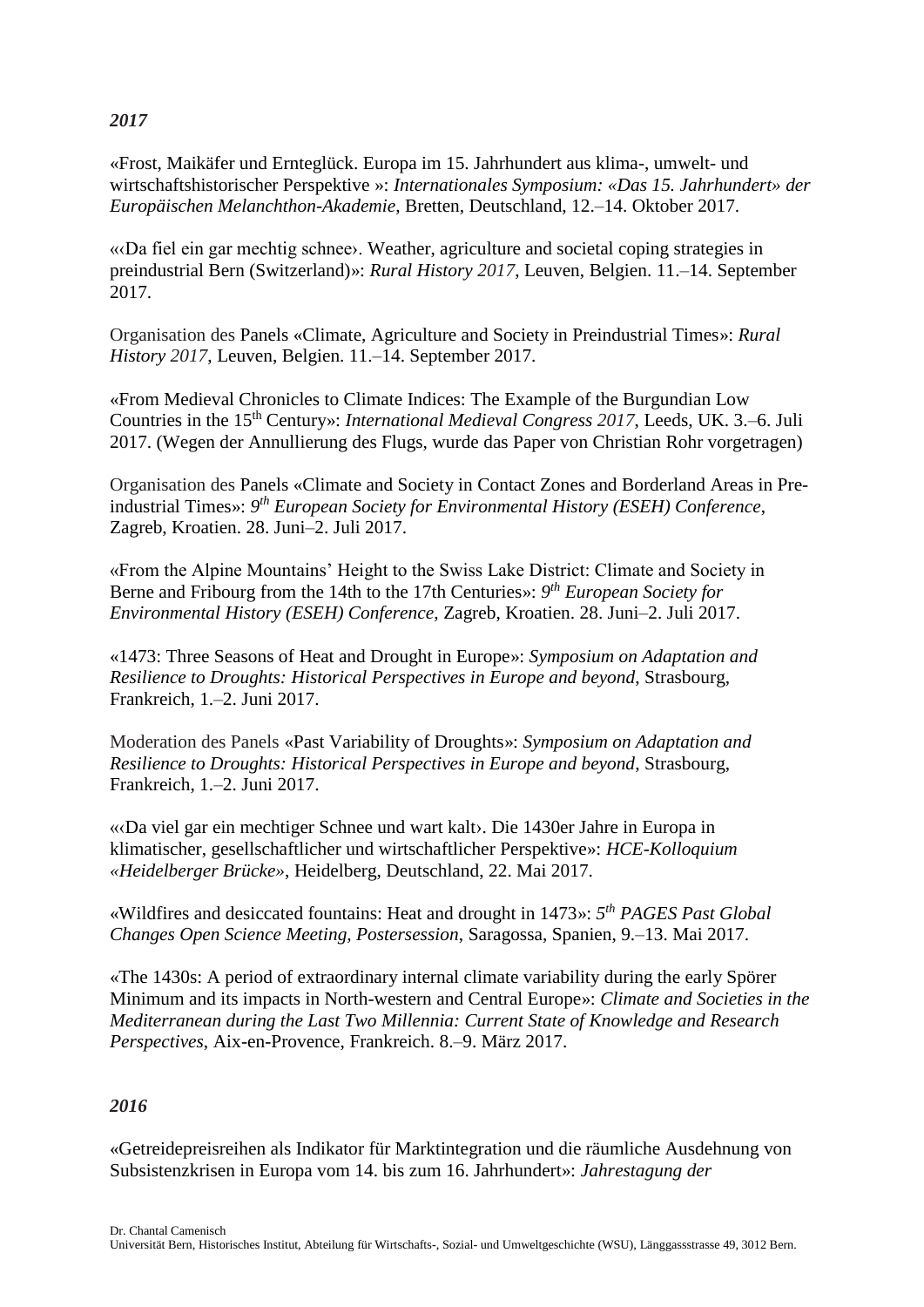*Schweizerischen Gesellschaft für Wirtschafts- und Sozialgeschichte 2016*, Bern, CH. 23. September 2016.

«The early Spörer Minimum: how an apéro conversation turned into a 30-coauthor publication»: *Oeschger Centre Plenary Meeting*, Bern, CH. 25. September 2016.

«Trade, Markets, and Famine on the Territory of the Swiss Confederacy from the 14th to the 16th Centuries»: *International Medieval Congress 2016*, Leeds, UK. 4.–7. Juli 2016.

«Ratsherren unter Zugzwang. Massnahmen und Bewältigungsstrategien während Subsistenzkrisen in Bern und Freiburg vom Spätmittelalter bis zum Ende des Ancien Régimes»: *4. Schweizerische Geschichtstage*, Lausanne, CH. 9.–11. Juni 2016.

Organisation des Panels «Ohnmacht der Obrigkeiten in der Stadt: Bewältigung von Subsistenzkrisen bis zum Ende des Ancien Régimes»: *4. Schweizerische Geschichtstage*, Lausanne, CH. 9.–11. Juni 2016.

«14th Century Sources in the Area of Modern Switzerland and their Potential for Environmental and Climate History»: *Workshop: The Crisis of the 14th Century: 'Teleconnections' between Environmental and Societal Change?* Rom, Italien. 24.–26. Februar 2016.

## *2015*

«Klima und Gesellschaft in der Vormoderne: Eine vergleichende Studie zur Anpassung an extreme Witterung und Klimawandel im Schweizer Mittelland, Yorkshire und der Normandie von 1315 bis 1715»: *Vortrag im Rahmen des Forschungscolloquiums bei Prof. Dr. Gerrit Schenk am Historischen Institut der Technischen Universität Darmstadt*, Darmstadt, Deutschland. 8. Dezember 2015.

«Grain Storage in the Western part of Switzerland from the 15th to the 18th Century»: *International conference of the European Rural History Organisation (EURHO)*, Girona, Spanien. 7.–10. September 2015.

«Garden Patches, Orchards and Hog Houses between City Walls. Urban Farming in the Swiss Confederacy from the Middle Ages to Early Modern Period»: *VII. AISU (Associazione Itliana di Storia Urbana) Congress*, Padua, Italien. 3.–5. September 2015.

«Mapping Famine: Subsistence Crises in the Burgundian Low Countries and the Northwest of the Holy Roman Empire during the Fifteenth Century»: *International Conference of Historical Geographers 2015*, London, UK. 5.–10. Juli 2015.

«Swords and Crucifixes: Function and Duties of the Order of St John in Fribourg (Switzerland) in the Mirror of Late Medieval Inventories»: *International Medieval Congress 2015*, Leeds, UK. 6.–9. Juli 2015.

Moderation des Panels «Cultural and Socio-Economic Responses to Extreme Weather and Weather-Related Natural Hazards in the Middle Ages I»: *International Medieval Congress 2015*, Leeds, UK. 6.–9. Juli 2015.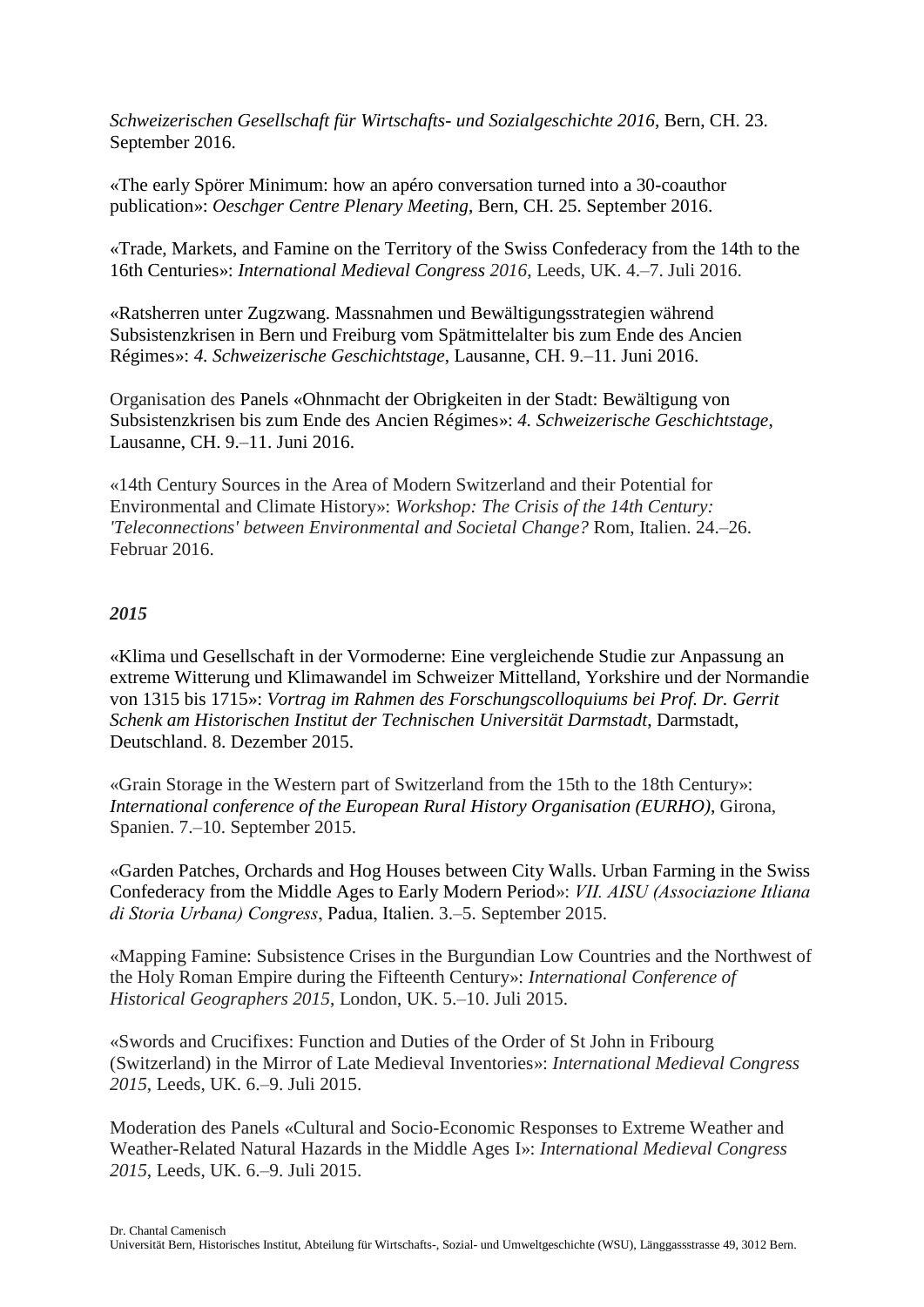«Environment and Economy: The Monastery of Hauterive in the Late Middle Ages»: *8 th European Society for Environmental History (ESEH) Conference*, Versailles, Frankreich. 30. Juni–3. Juli 2015.

Organisation des Panels: «Monasteries and the Environment I: Exploiting Natural Resources – Shaping Landscapes»: *8 th European Society for Environmental History (ESEH) Conference*, Versailles, Frankreich. 30. Juni–3. Juli 2015.

Organisation und Moderation des Panels: «Monasteries and the Environment II: Rough Wilderness, Silent Contemplation and early Mining Industries in Monastic Writing»: *8 th European Society for Environmental History (ESEH) Conference*, Versailles, Frankreich. 30. Juni–3. Juli 2015.

Moderation des Panels «Great Floods and Societies in Space and Time»: *8 th European Society for Environmental History (ESEH) Conference*, Versailles, Frankreich. 30. Juni–3. Juli 2015.

«Chaos und Neuanfang: Unruhen und Bewältigungsstrategien während Hungersnöten im 15. Jahrhundert in Europa»: *I. Deutscher Kongress für Wirtschaftsgeschichte. Schwerpunktthema: Ordnung und Chaos ‒ Trends und Brüche in der Wirtschafts- und Sozialgeschichte*, Münster, Deutschland. 11.–14. März 2015.

#### *2014*

«Tracing the Spörer Minimum in Documentary Evidence – A Seasonal Reconstruction of Temperatures and Precipitation in the Low Countries»: *Workshop* "The Coldest Decade of the *Millennium? The Spörer Minimum, the Climate during the 1430s, and its Economic, Social and Cultural Impact"*, Bern, CH. 4.–5. Dezember 2014.

«Frost, Droughts, and Sunshine: Seasonal Reconstruction of Temperatures and Precipitation based on Documentary Evidence in the Burgundian Low Countries during the 15th Century»: *14th EMS Annual Meeting & 10th European Conference on Applied Climatology (ECAC)*, Prag, Tschechische Republik. 6.–10. Oktober 2014.

«Cabbage, Beans and Apples: Agricultural Production within the City Walls in the Western Part of the Swiss Confederacy during the Late Middle Ages and the Early Modern Period»: *2. World Congress of Environmental History*, Guimarães, Portugal. 8.–12. Juli 2014.

Organisation des Panels: «Urban Farming throughout History II: Pervious City Walls? Urban Farming from Antiquity to the 20th Century»: *2. World Congress of Environmental History*, Guimarães, Portugal. 8.–12. Juli 2014.

«Endless Cold: The Spörer Minimum and its Economic Impact during the 1430s in Europe»: *94th American Meteorological Society (AMS) Annual Meeting*. *"Extreme Weather‒Climate and the Built Environment: New Perspectives Opportunities, and Tools", 12th History Symposium*, Atlanta, USA. 2.–6. Februar 2014.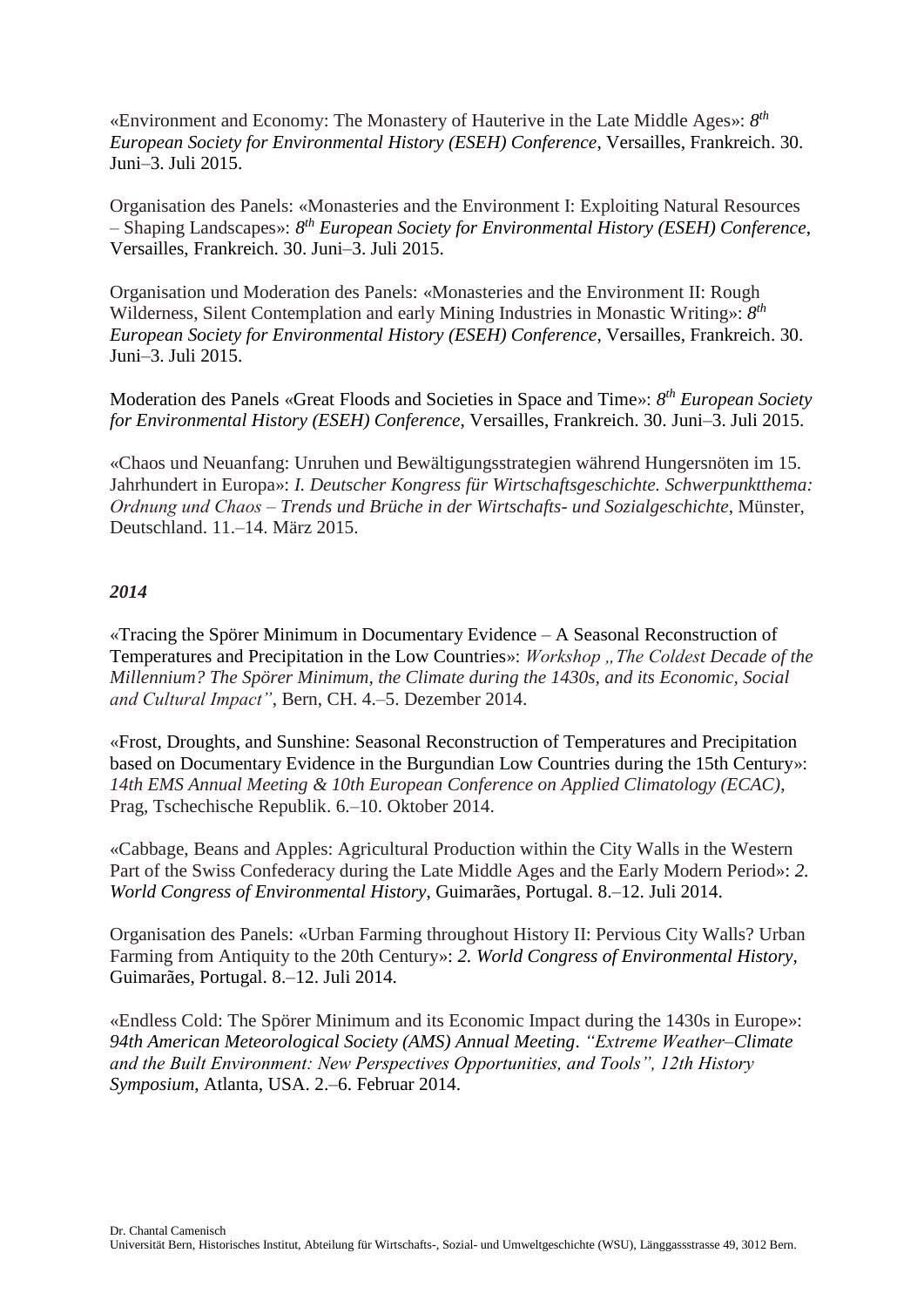# *2013*

«Endless Cold, Frost and Famine. The Spörer Minimum and its Economic Impact during the 1430s in Europe»: *Le Froid – Cold. Adaption, Production, Représentations, Effets – Adaptation, Production, Representation, Effects. 9e colloque international pluridisciplinaire du Laboratoire international d'étude multidisciplinaire comparée des représentations du Nord*, St-Quentin-en-Yvelines, Frankreich. 12.–14. Dezember 2013.

«Social and Economic Vulnerability to Climatic Fluctuations in the Burgundian Low Countries during the Fifteenth Century»: *Rural History 2013. International conference of the European Rural History Organisation (EURHO),* Bern, CH. 19.–22. August 2013.

Organisation und Moderation des Panels: «Globale und regionale Klimarekonstruktionen für das Mittelalter – Potentiale und Herausforderungen»: *3. Schweizerische Geschichtstage*, Freiburg, CH. 7.–9. Februar 2013.

«Endlose Kälte: Witterungsverlauf und Getreidepreisschwankungen in den burgundischen Niederlanden im 15. Jahrhundert»: *3. Schweizerische Geschichtstage*, Freiburg, CH. 7.–9. Februar 2013.

## *2011*

«Cold, Rain and Famine: Three Crises in the Burgundian Low Countries during the Fifteenth Century»: *Historical Climatology: Past and Future. International Conference organized by the German Historical Institute*, Paris, Frankreich. 5.–6. September 2011.

#### *2010*

«Der Einfluss von Klima und Wetter auf die Wirtschaft in den burgundischen Niederlanden im 15. Jahrhundert»: *Forschungskolloquium von Prof. Dr. Alfred Haverkamp, Universität Trier*, Trier, Deutschland. 11. Dezember 2010.

«Wirtschaftskrisen und Hungersnöte in den burgundischen Niederlanden im 15. Jahrhundert»: *Jahrestagung der Schweizerischen Gesellschaft für Wirtschafts- und Sozialgeschichte zum Thema «Krisen – Ursachen, Deutungen und Folgen»*, Bern, CH. 24. April 2010.

#### *2009*

«Climatic Variations in the Burgundian Low Countries during the Fifteenth Century and their Impact on Economy and Society»: *1st World Congress of Environmental History (WCEH)*, Kopenhagen, Dänemark. 4.–7. August 2009.

«Temperature and Precipitation in the Burgundian Low Countries during the Fifteenth Century»: Millennium workshop "Reconstructing Medieval Climate from Documentary *Evidence 1000 to 1500 AD"*, Bern, CH. 6.–7. Februar 2009.

#### *2008*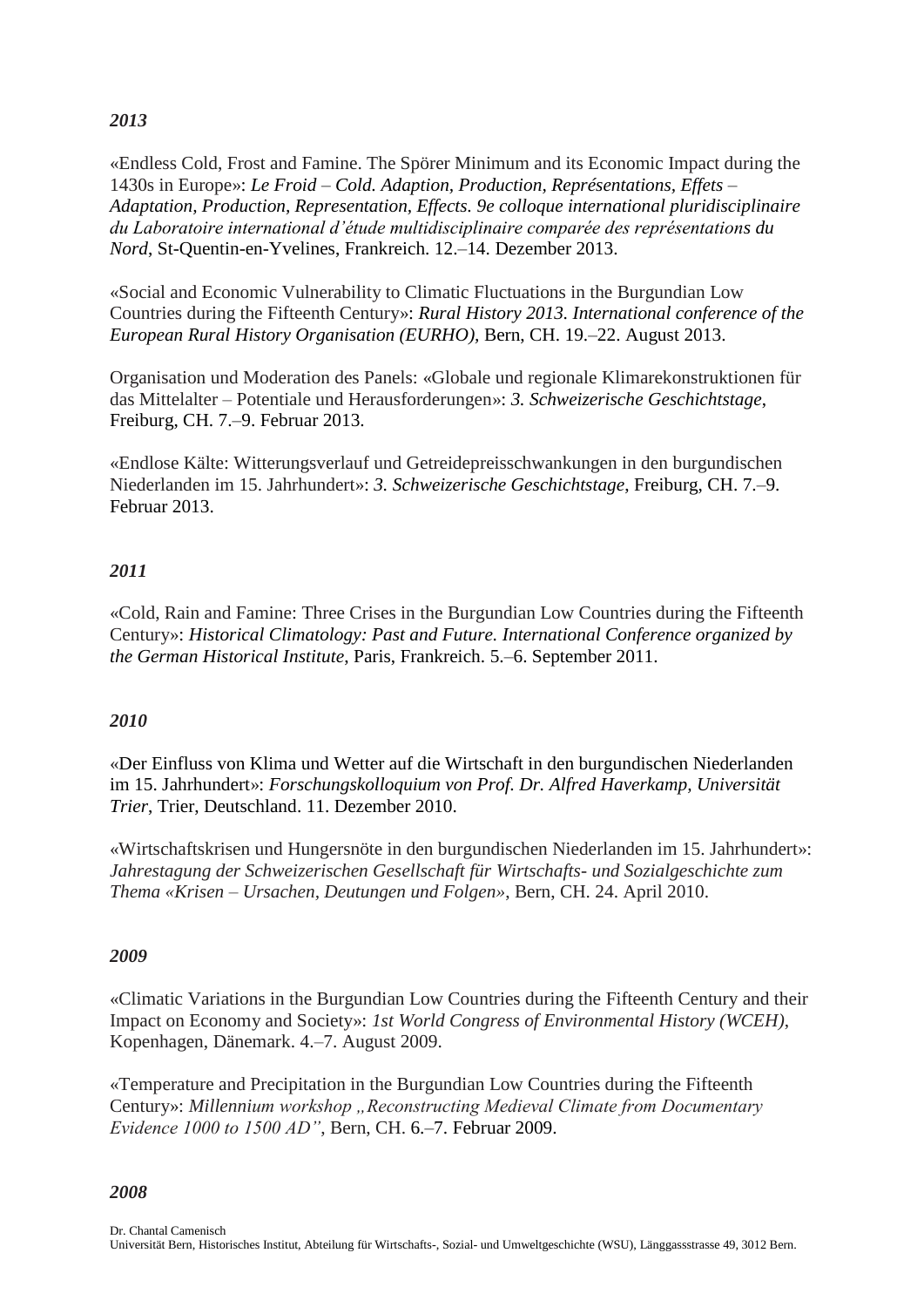«Climatic Variations in the Low Countries during the 15th Century and their Impact on Economy and Society»: *International Medieval Congress 2008*, Leeds, UK. 7.–10. Juli 2008.

## *2005*

«Die Johanniterkomturei in Freiburg i. Ue. Materielle Kultur und Einbindung ins kommunale Leben im 15. und zu Beginn des 16. Jahrhunderts.»: *7. Kolloquium des Konstanzer Arbeitskreises für mittelalterliche Geschichte*, Konstanz, Deutschland. 5. November 2005.

## **3. Lehre**

#### *Proseminare*

Proseminar: Kreuzgang, Kontemplation und Komplet. Ordensgemeinschaften auf dem Gebiet der heutigen Schweiz vom Frühmittelalter bis zum ausgehenden *Ancien Régime* (FS 2015).

Proseminar: Einführung in die Wirtschafts-, Sozial- und Umweltgeschichte vor 1800: "Unser täglich Brot gib uns heute" (HS 2014).

Proseminar: Einführung in die Wirtschafts-, Sozial- und Umweltgeschichte vor 1800: "Leben in der Stadt und auf dem Land" (HS 2013).

Proseminar: Einführung in die Wirtschaftsgeschichte vor 1800: "Kriegsgewinnler und verheertes Land" (HS 2012).

Proseminar: Einführung in die Wirtschaftsgeschichte: "Wirtschaftskrisen der vorindustriellen Zeit" (HS 2011).

# *Übungen*

Übung: Wohlstand in den Ähren: Wirtschafts- und Umweltgeschichte des Getreides in Europa von der Antike bis ins 20. Jahrhundert (HS 2016).

Übung: Vom Webstuhl zum Fliessband. Die Geschichte der proto-industriellen und industriellen Produktion in der Schweiz vom Spätmittelalter bis zum Vorabend des Ersten Weltkrieges (HS 2015).

Gastlektion "Indices / spatial reconstructions of climate" im Rahmen der *Introduction into Historical Climatology* von Prof. Dr. Christian Rohr (FS 2015).

Übung: Hunger in Europa vom Mittelalter bis zur Industriellen Revolution zusammen mit Daniel Krämer (FS 2014).

Gastlektion "Indices / spatial reconstructions of climate" im Rahmen der *Introduction into Historical Climatology* von Prof. Dr. Christian Rohr (FS 2014).